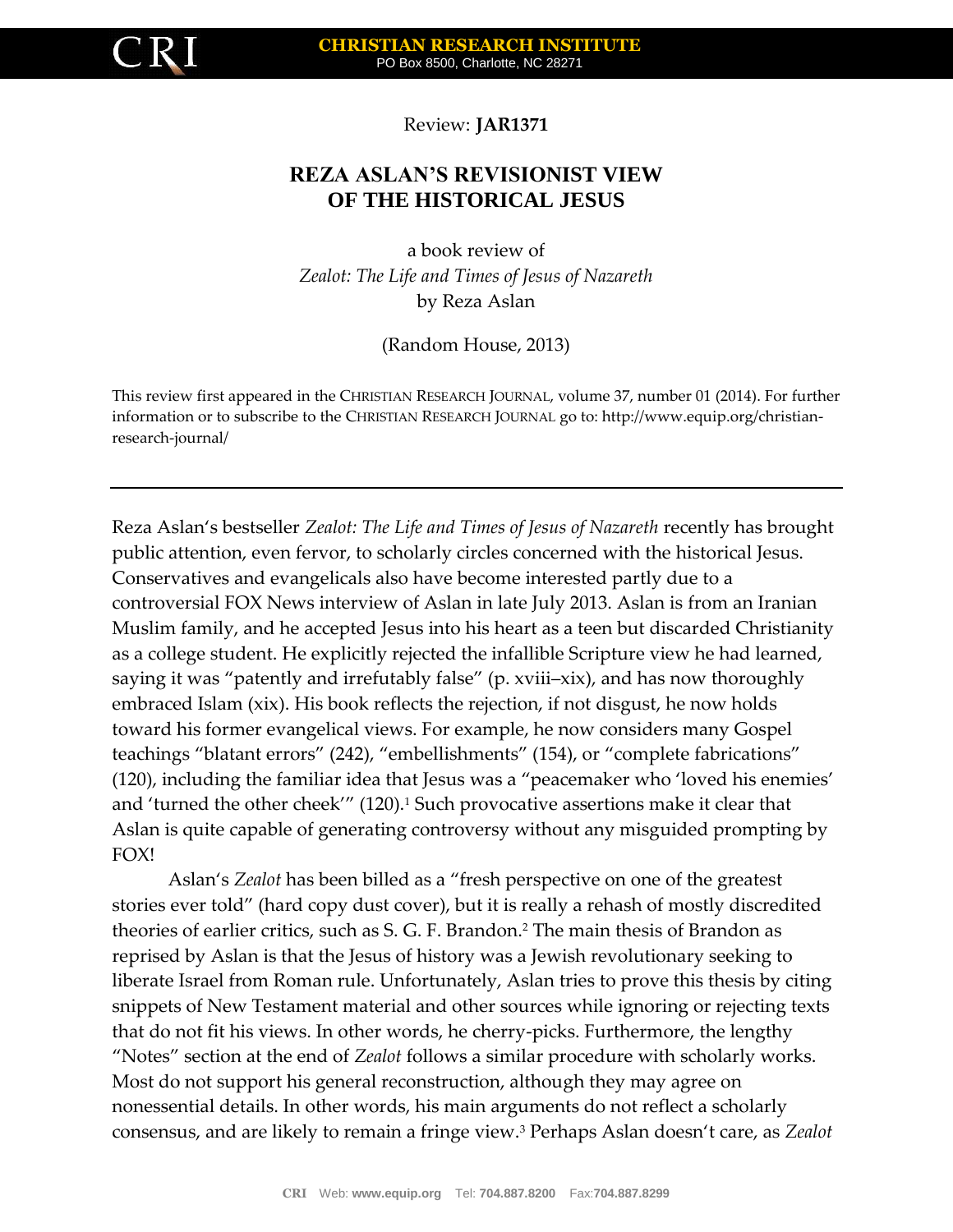is aimed at a popular audience rather than discipline experts. However, throughout *Zealot*, he insists that his years of study and expertise on the Bible should convince readers that his synthesis is undoubtedly true (e.g., xix–xx). But despite the fine prose that reads like a historical novel in places, the book is far from compelling.

*Zealot* **'s Main Contentions.** Aslan begins by describing Jesus as an unremarkable, illiterate peasant ("day laborer") who was born and raised in backwater Nazareth in first-century Palestine (25–26, 34–35, 89, etc.). However, after learning from John the Baptist (who was Jesus' "master," according to Aslan, 80–89, 98, 118, etc.), Jesus began to promote Jewish nationalism, as many other Jews also had done in His era. Aslan believes Jesus' zealotry primarily involved passion for the temple, promotion of Mosaic law, and a push for political liberation from the Romans. But when Jesus' violent overthrow of the money changers and merchants in the temple brought too much attention from authorities, He was arrested and summarily crucified for sedition. Thus, Jesus "failed" (144, 170), since the regime change He preached about (i.e., the kingdom of heaven sayings as interpreted by Aslan, 115–26), did not materialize. Finally, Aslan believes that Paul was almost solely responsible for transforming the failed zealot Jesus (who did not Himself ever claim to be God) into a divine Christ who would rule a future universal kingdom (183–96).

**Poor Methodology and False Assumptions.** In the course of this presentation, Aslan presumes that Mark, Matthew, and John did not write the books that bear their names (Luke might be an exception), and he accepts late dates for their composition: Mark after AD 70, Matthew and Luke c. 90–100, and John c. 100–120 (xxvi–xxvii).<sup>4</sup> These higher critical assumptions feed into Aslan's view that the Gospels seldom present reliable history. But he still attempts to find valid portions to advance his contentions. For example, he has no doubt Matthew 10:34 was really said by Jesus—it is his headline text: "Do not think that I have come to bring peace on earth. I have not come to bring peace but a sword" (ix, 120). But the context of this saying (not analyzed in *Zealot*) involves divisions that will come to families because of Jesus' teaching. It advocates nothing about political rebellion, according to nearly all commentators.<sup>5</sup>

Aslan also uses "Q," which he dates to c. AD 50 to help sift out historical truth behind the presumed Gospel embellishments (xxvii, 29, 111, 136). But Q is itself a purely hypothetical collection of sayings of Jesus that modern scholars attempt to derive out of the extant sources, primarily sayings common to Matthew and Luke. It doesn't exist as a distinct text, and no two New Testament scholars agree *exactly* on what may have been in it! Thus, Q is not really an objective source, since its presumed original content can depend on the assumptions of the scholar trying to identify it.

Nevertheless, armed with late dates, critical assumptions, and Q, Aslan contends that nearly everything that does not fit his idiosyncratic views was not originally true of Jesus. Even what seem like straightforward historical details in the Gospel narratives about the birth of Jesus (e.g., Herod the Great being alive when Jesus was born) are rejected (24, 30–34). Why? Because the birth narratives are not in Mark (or Q), and Aslan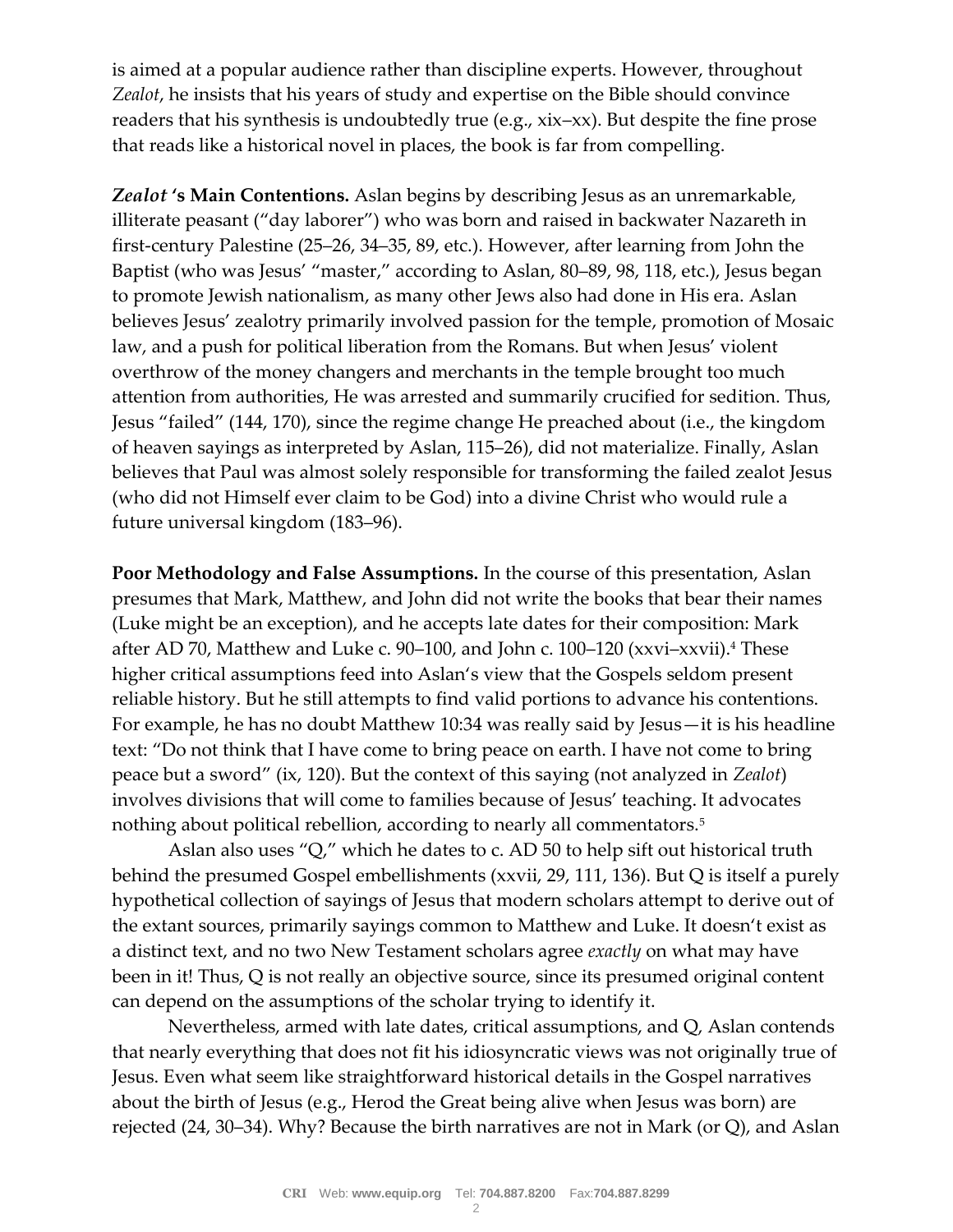sees historical errors in them, primarily in the census details and links with Quirinius (Luke 2:2) when compared with information in Josephus. But even for higher critics, this is like throwing the baby out with the bathwater. Few scholars of any stripe think Jesus was born *after* Herod died. More important for evangelicals, there are credible explanations for the census/Quirinius difficulties that Aslan does not cover.<sup>6</sup>

Indeed, Aslan's treatment of the Gospel birth narratives, which he calls "preposterous" (34), also illustrate another weakness seen throughout *Zealot*: Aslan employs a double standard by accepting extrabiblical material as more reliable than the New Testament, even when those sources are themselves late or inaccurate. For example, he quotes the pagan critic of Christianity Celsus (from c. AD 150), whose views are known only from second-hand paraphrases provided by the church father Origen (around AD 250), to prove that wild apocalyptic and Messianic declarations were commonly made by first-century Jews (xxiii). Aslan also uses Celsus to argue that the Gospel virgin birth teachings were invented to mask the truth that Jesus was born out of wedlock because Celsus hints at a story that Jesus was illegitimate—that His father was a Roman soldier named Panthera (36–37). Aslan's highly critical analysis used to weed out supposedly spurious Gospel material is not applied to this dubious and late Celsus material.

**Historical Errors, Contradictions.** Furthermore, *Zealot* itself has both major and minor errors and contradictions, a virtual "litany" of errors, according to one reviewer.<sup>7</sup> A couple of geographic goofs are representative: Aslan states that Sepphoris, a large Decapolis city, was "a day's walk" from Nazareth (38), but it is only about five miles away, less than two hours of walking. More importantly, Aslan says of Capernaum that the "entire village stretched along a wide expanse of the seacoast, allowing the cool *salt* air to nurture all manner of plants and trees" (95, emphasis added). But the Sea of Galilee where Capernaum is located is fresh water, *not* salt, and *salt* would not "nurture" plants or trees anyway. One might forgive these mistakes as irrelevant if Aslan himself had not made a geographic detail in the previous paragraph pivotal for denying the veracity of Luke 4:14–30. The topographic fact involved the residents of Nazareth trying to throw Jesus off a bluff near the city, but Aslan asserts "there is no cliff to be pushed off in Nazareth" (94). Given the *salt* comment, one begins to doubt that Aslan could know the geography of first-century Nazareth well enough to prove his confident statement. Apart from geography, Aslan would likely reject the Luke passage anyway, since the text describes Jesus *reading a scroll* (Luke 4:16–20), and Aslan says repeatedly that Jesus was illiterate.

Aslan also contradicts himself several times in Zealot. This is most evident in his analysis of the encounter between Pilate and Jesus in the Gospels. When covering the supposed errors in the New Testament trial accounts, Aslan says that the "notion that he [Pilate] would even be in the same room as Jesus, let alone deign to grant him a 'trial,' beggars the imagination" (148), and that it would be "beyond belief" that Pilate would spend "even a moment of his time pondering the fate of yet another Jewish rabble- rouser" (149). Yet, trying to have it both ways, Aslan goes on to say that it is